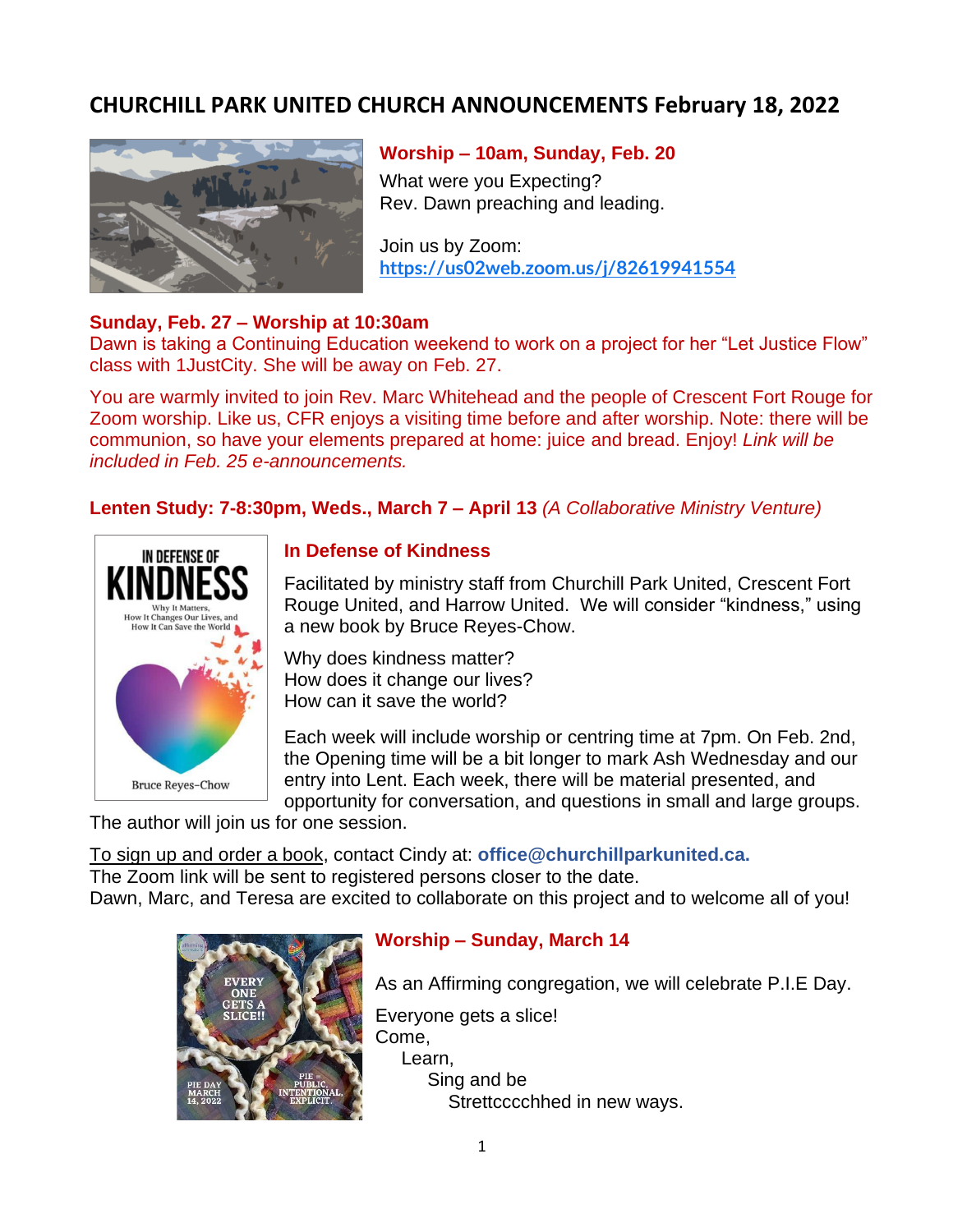## **From the Leadership Team:**

- 1. Our 2021 AGM is fast approaching! After a shortened worship service on March 6, we will take a short break and re-gather for the AGM at 11am. Your presence is important and valued. Please join us. The full AGM Report will be distributed to your inboxes in the coming days. If you want a print copy, contact the office.
- 2. At a Special Leadership Team meeting on Feb. 6, decisions were made about Building Security. A system of 5 **blink** cameras has been purchased and installed within the building at key sites (front and back doors, both stairwells) We also will have a doorbell camera on the front, back, and east doors.

All staff will have the security application on their phones, enabling them to check building activity before entering. The goals of this system are: 1) To heighten safety for all building users and 2) To detect movement in the building after hours, enabling appropriate action.

A decision was also made: to replace the Commercial Kitchen (CK) Keypad Lock with an improved system, which will record entries and exits into the Kitchen and identify the user. This will help us synchronize CK bookings with CK usage.

Finally, the Leadership Team decided to replace the cylinders in the outdoor locks, which will render current building keys invalid. Quotes for this work are being obtained. Rationale: Locks in high-use buildings have a lifespan. A time comes when too many keys are unaccounted for. This is the situation in which we find ourselves. We look forward to ensuring greater security for our staff and renters through all these measures.

Thanks to Cindy, Wayne, John, and Mike for joining the meeting and sharing essential research and information. Thanks to Rev. Cho for input before the Meeting.

- 3. COVID Update. For now, and until Sunday, March 13 at least, Churchill Park will continue to meet via Zoom. We will review this decision at the March 17 LT Meeting.
- 4. Cindy and Dawn continue to work from home. If church business requires you to be in the building, you must be double-vaccinated and wear a mask while indoors. Thank you for understanding.
- 5. As approved at a Congregational Meeting in October, a new laptop has been purchased for use around the church. If you need this laptop for your program, or something church related, contact Dawn. It's here for you!

# **From the Prairie to Pine E-Letter:**



## **Queer Virtue Discussion**

**Friday February 18, 7:30-9:00PM Central***.* [Register here for Zoom link.](https://mnwo.us20.list-manage.com/track/click?u=049b24868af3bed6464e05592&id=e5e90a028c&e=99e99334c0)

Rev. Edman, author of the book "Queer Virtue," will discuss her book. Everyone is welcome and bring your questions! Registration is required and free. This event is co-presented by Affirming Connections and Affirm United/S'affirmer Ensemble, as part of our lead up to National Affirming/PIE Day. [Learn more here](https://mnwo.us20.list-manage.com/track/click?u=049b24868af3bed6464e05592&id=c223212884&e=99e99334c0).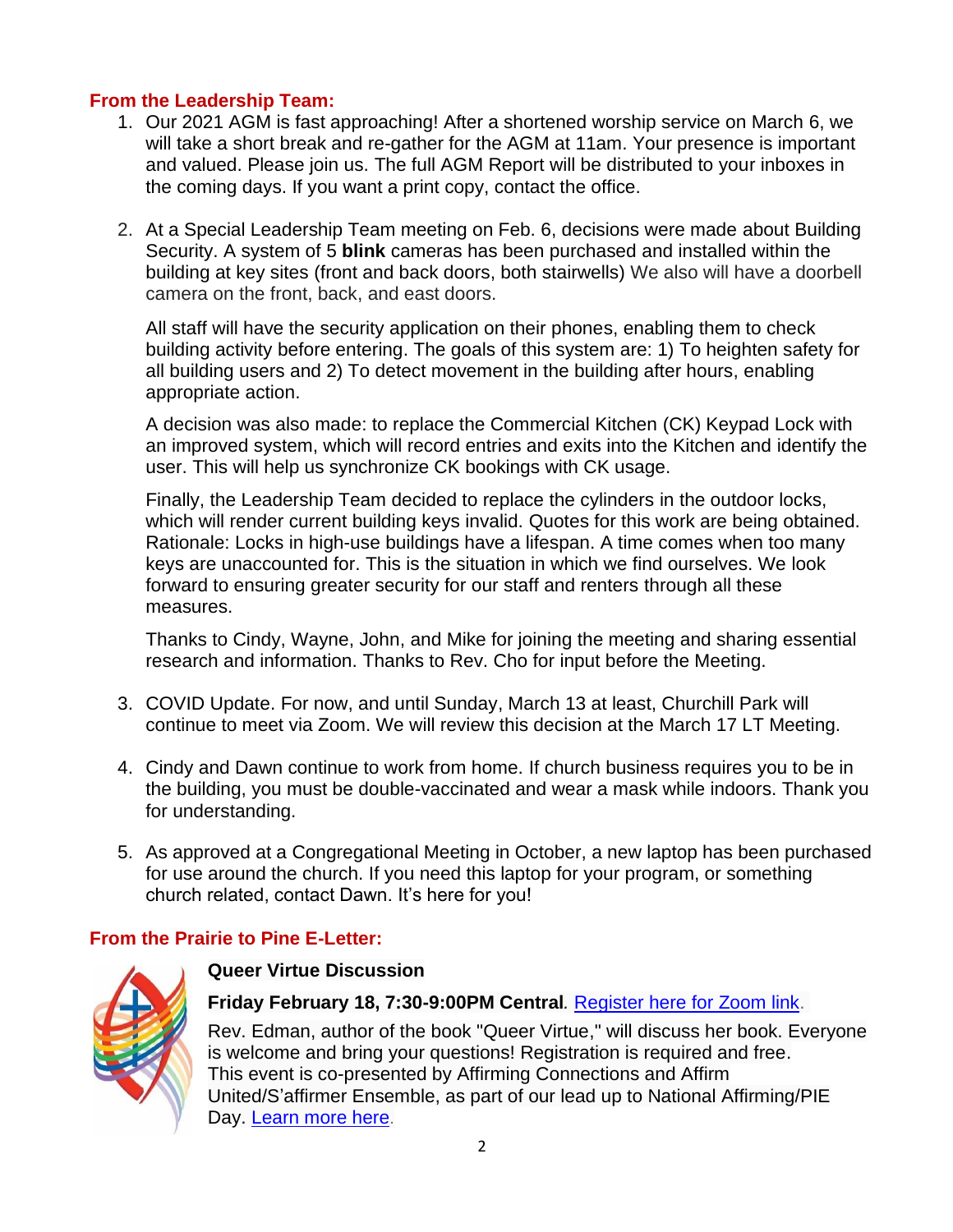## **Sacred Places and Spaces: March 2022 Seminars on Ecumenical Stewardship**

You are invited to join in our March 2022 series of Ecumenical Stewardship seminars. We're thinking about the use of sacred buildings and properties in new ways. **Thursdays in March at 3pm**.

#### **Mar. 3: From Maintenance to Mission**

Rev. Dr. Iain Luke will help us consider the factors in moving congregations to a more missional approach in their ministry.

#### **Mar. 10: Greening Our Churches**

Norman Lévesque will explore with us the various ways our facilities and our grounds can reduce their impact Creation.

#### **Mar. 17: Sharing Sacred Spaces – Facilities and Ministries**

Rev. Dr. Sandra Beardsall (St. Andrew's College, Saskatoon) will discuss the many ways denominations can work together in ministry and in the sharing of facilities.

## **Mar. 24: Loving Our Neighbours**

Carla Leon and Zoë Chaytors will engage us in the question of how we practically interact with our communities and use our physical resources in mission for the good of all.

#### **Registration required:**

**<https://us02web.zoom.us/meeting/register/tZcpduiurjIuHdE69wI-4LGI5vlHO0mGqViK>**

## **Invitation for Riverview residents:**

Hello Riverview friends! My wife Lorna and I will be hosting a "kitchen party" over Zoom for Riverview residents on **March 3 at 7 pm**. The discussion will involve how we can improve our neighbourhood and our city in general. Special guest will be Winnipeg mayoral candidate **Shaun Loney**. Shaun is a guru of the Canadian social enterprise world and has some excellent ideas of how social enterprises can drastically reduce the emergency services budget, and can support green jobs, renewable energy etc. Shaun is a uniter and a problem



solver. Email me if you'd like to attend this Zoom Gathering. Get to know your neighbours through some lively discussion! [dberg@newperception.ca.](mailto:dberg@newperception.ca)

*(Dawn writes: Dave and Lorna are lovely folks, and new to Riverview. Lorna is a newly retired teacher and Dave is a filmmaker. Like most CPUC folks, they love the river trails and the outdoors and try, hard, to make the most of winter!)*